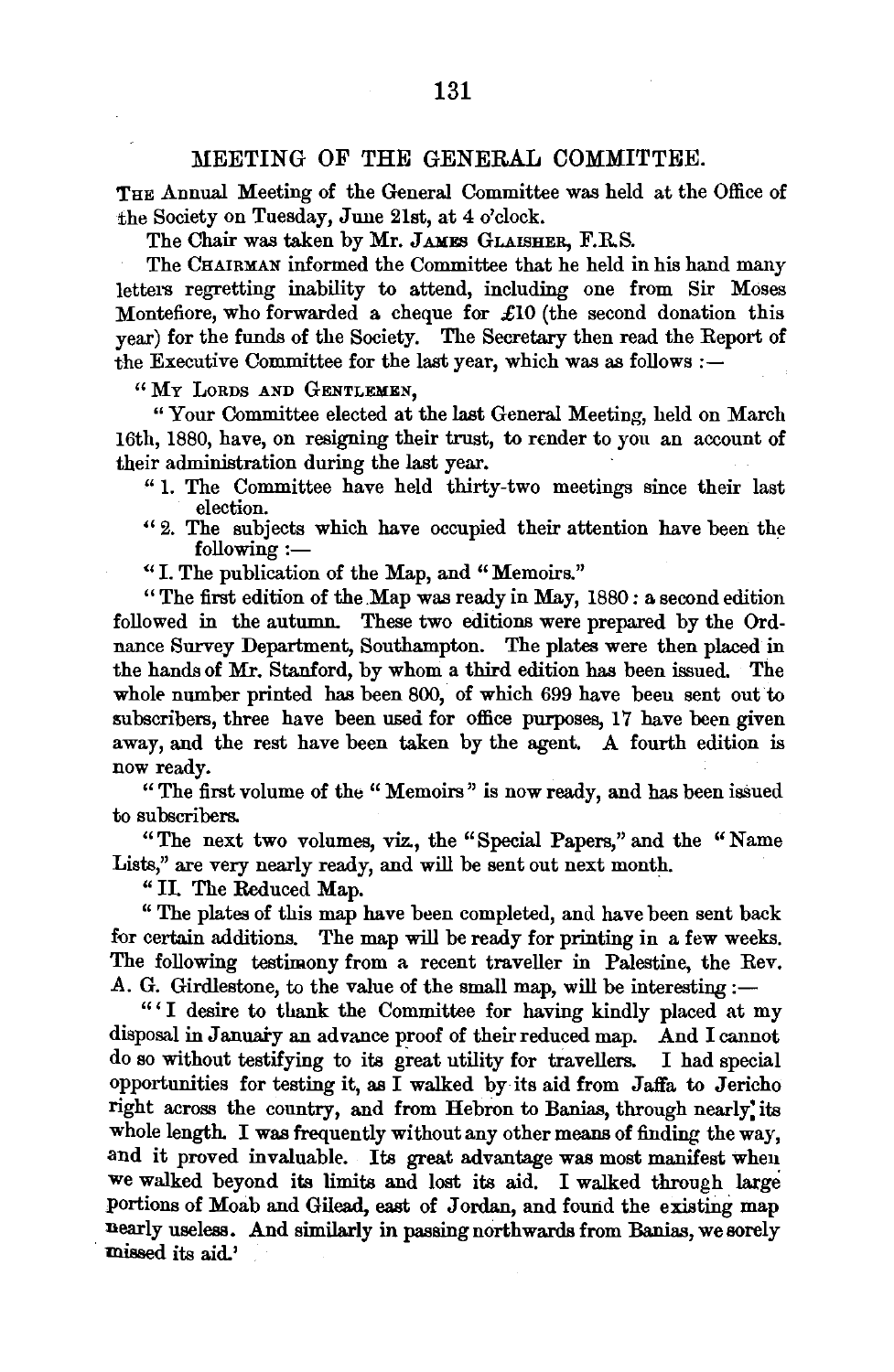"III. The publication of the reduced map iu two forms, adapted to the geography of the Old and New Testament.

 $\mathbf{u}$ <sup>u</sup> It was found that many of the subscribers were disappointed at the prospect of receiving only a modern map of the country. But as the Committee could not, as a body, make identifications and lay down boundaries, it was thought best to entrust the work to a geographer. Mr. Trelawney Saunders accepted the invitation of the Committee to undertake these maps. They are now far advanced, and will it is hoped be ready in the autumn. The Society will therefore possess four maps of Western Palestine, viz., the great map on the scale of one inch to the mile, the reduced map of Modern Palestine three-eighths that scale, and the two reduced maps on the same scale of Ancient Palestine.

"IV. Mr. Saunders has also written for the Committee a work entitled an 'Introduction to the Survey of Western Palestine.' This geographical account of the country is based upon the water basins, and is therefore withheld until these have been laid down for the engraver.

"V. The expedition to survey the East of the Jordan. This expedition, necessary for the completion of the Survey of Palestine, was first formally considered at a meeting of the Committee held on October 19th, 1880. A meeting of the General Committee was convened on November 30th in order to discuss the proposed survey. This was held by permission of the Dean of Westminster in the Jerusalem Chamber. The chair was taken by the Dean, and the meeting was addressed by Mr. Glaisher, Mr. Macgregor, Mr. Douglas Freshfield, Colonel Warren, Mr. Eaton, Rev. Dr. Ginsburg, Professor Palmer, Professor Hayter Lewis, Lieutenant Conder, and the Chairman. The following resolution was unanimously adopted:-

""That it is now desirable to undertake without delay the Survey of Eastern Palestine, under conditions similar to those which proved to have been thoroughly successful in the case of Western Palestine.'

"A prospectus was therefore drawn up, showing what is the present state of our knowledge, what is required to be done, and the means by which the Society propose to perform the work.

"The Prospectus was sent to all former supporters of the Fund, with results which have' been, so far, encouraging; that is to say, although the Committee hardly hope to reach the sum they asked for the first year, it has been proved that a great deal of interest has been aroused in the project, and the Committee have felt justified in sending out their party.

"They have been so fortunate as to obtain the services of Lieutenant C. R. Conder, R.E., the officer who was in command during the greater part of the former survey, and of Lieutenant Mantell, R.E. They have also received permission from the War Office to engage the services of Messrs. Blaek and Armstrong, formerly of the Royal Engineers, who were with Captain Stewart at the commencement of the survey in the year 1872. The expedition started in April, and have already done some preliminary work on the western side, including the very interesting recovery of the ancient sacred city of the Hittites, Kades on the Orontes. The general instructions to the officers in command are as follows  $:$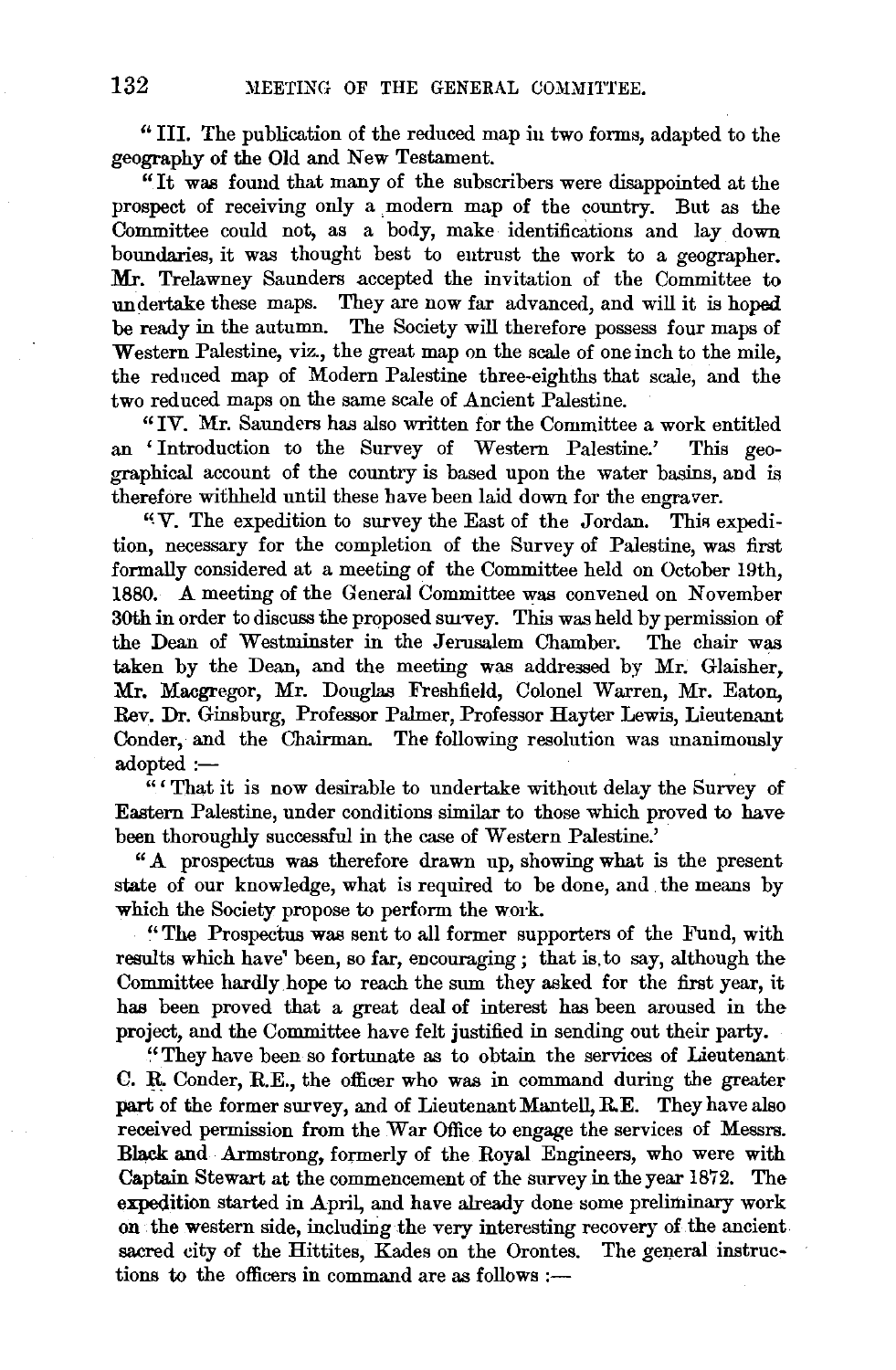- $"1.$  To produce an accurate map on a scale of one inch to a mile.
- $\sqrt{2}$ . To draw special plans of important localities and ruined cities.
- " 3. To make drawings or take photographs of buildings, sites, tombs, &c.
- "4. To collect all the names to be found.
- " 5. To collect geological specimens, antiquities, &c.
- " 6. To make casts, squeezes, photographs, and copies of inscriptions. "7. To collect legends, traditions, and folk-lore.
- 
- " 8. To observe and record manners and customs.
- " 9. To excavate if time and opportunity permit.

"VI. Meetings in support of the new survey have been held at Edinburgh, Manchester, Belfast, Liverpool, Hull, Bolton, Cardiff, Winchester, Romney, Newport, Abergavenny, and other places.

" The Committee have next to ask that a vote of thanks be passed (1) to the Rev. Professor Sayce for placing at their disposal his valuable reading of the ancient inscription recently found at the Pool of Siloam ; (2) to the Rev. C. W. Barclay for sending to them a drawing of the ancient mouths of Jacob's Well, which he succeeded in uncovering; (3) to Mr. Laurence Oliphant for valuable advice and information in the present state of Eastern Palestine; (4) to the Royal Geographical Society for a grant of *lOOl.* towards the purchase of instruments ; (5) to the Rev. Greville Chester, the Rev. Dr. Porter, Mr. St. Chad Boscawen, M. C. Clermont Ganneau, the Rev. W. F. Birch, Mr. Trelawney Saunders, and Mr. Dunbar Heath for papers communicated to the *Quarterly Statement*; (6) to the Rev. Dr. Porter, Mr. William Adams, the Rev. W. F. Birch, the Rev. J. L. Carrick, Mr. William Dickson, Mr. George Monk, and all those who have promoted the success of meetings in aid of the Society ; (7) to Miss Peache, the Rev. H. Hall Houghton, Miss Wakeham, Mr. E. Gotto, Mr. F. Story, Mrs. Wolff, Mr. Burns, Rev: C. Watson, Mr. Fordham, Professor Pusey, Mr. C. F. Fellows, Rev. F. E. Wigram, Rev. M. T. Farrer, Mr. Ormerod, Mr. Budgett, the Dean of Lincoln, Sir Moses Montefiore, Rev. Canon France Hayhurst, Mr. Oliver Heywood, Miss Borrer, Mr. Dykes, Miss Buxton, Lady Tite, Lord Clermont, Mr. Herbert Dalton, Rev. W. H. Walford, Miss Bridges, Mr. Eustace Grubbe, Miss Ward, Mr. Lloyd, Miss Edwards, Sir Charles Wilson, Mr. S. Montagu, Mr. Cyril Graham, Mr. F. D. Mocatta, Rev. Joseph Lyon, Messrs. Rothschild & Co., Mr. A. F. Govett, Sir .Julian Goldsmid, Mr. Lewis Biden, Messrs. Sassoon & Co., Mr. Nathaniel Montefiore, the Bishop of Lichfield, Mr. G. Raphael, Mr. E. Trimmer, Mr. E. L. Raphael, Captain Burke, Mr. Middleton, Mr. Bevan, and Mr. Dent for donations varying from 100l, to  $5l$ , ; and  $(8)$  to all Honorary Secretaries and others who have given their assistance for nothing.

"VII. The Committee have to regret the loss by death during the last twelve months of-

M. de Saulcy. Mr. Edward Miall.

Lord Stratford de Redcliffe. Mr. George Wood.

"VIII. In accordance with the powers conferred upon them at the General Meeting of Tuesday, March 29th, Mr. Lawrence Oliphant and Mr. Van de Velde have been invited to join the General Committee, and have accepted the invitation.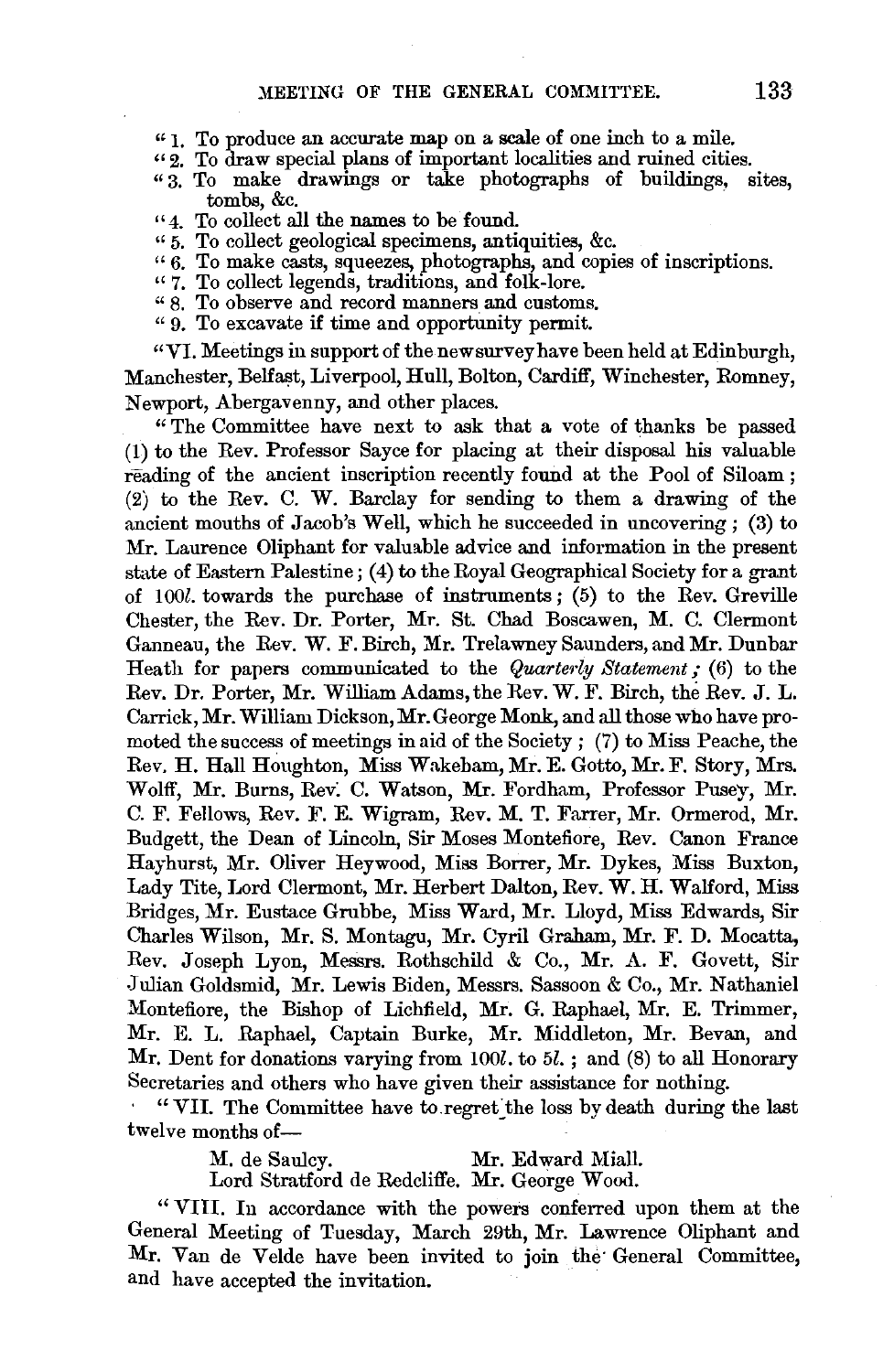$\mathbf{X}$  is The following is the Balance Sheet the year 1880 :-

 $\begin{array}{c} d. \\ 8 \end{array}$ 

 $\bf 5$ 

£.  $\frac{1}{2}$ .<br>1,236 7

717 17

2,558  $\overline{\mathbf{4}}$ 7

1,365  $\overline{\mathbf{4}}$ T.

448 7 10

 $\begin{array}{rrr} 144 & 19 & 2 \\ 10 & 12 & 6 \end{array}$ 

3,923 8 8

|                                                                             | $_{Cr.}$                                     |                                              |                                  |                        |                     |               | Dr.                                                                                                                                                                                                                              |  |
|-----------------------------------------------------------------------------|----------------------------------------------|----------------------------------------------|----------------------------------|------------------------|---------------------|---------------|----------------------------------------------------------------------------------------------------------------------------------------------------------------------------------------------------------------------------------|--|
| Balance<br>$\ddot{\phantom{1}}$<br>Less unpaid account                      | $\ddot{\phantom{a}}$<br>$\bullet$ $\bullet$  | £. s.<br>893 10                              | d.<br>249 13 11                  | $\mathbf{f}$ s.<br>643 | -16                 | d.<br>2       | 1880.<br>Dec. 31. Maps and Memoirs<br>$\ddot{\phantom{0}}$<br>$-$<br>$\ddot{\phantom{0}}$<br>Salaries, Wages, Rent, Change of Office,<br>Advertising, Insurance, Stationery, and                                                 |  |
| Subscriptions<br>Lecture account                                            | $\ddot{\phantom{a}}$<br>$\ddot{\phantom{a}}$ | $\ddot{\phantom{0}}$<br>$\ddot{\phantom{1}}$ | $\bullet$<br>$\cdot$             | 1,454<br>42            | -7<br>5             | 8<br>4        | Sundries<br>$\ddot{\phantom{0}}$<br>$\cdots$<br>$\cdot \cdot$<br>$\cdot$<br>Printing<br>$\ddot{\phantom{0}}$<br>$\bullet\hspace{0.1cm} \bullet\hspace{0.1cm} \bullet$<br>$\bullet$<br>$\bullet$ $\bullet$<br>$\bullet$ $\bullet$ |  |
| Publications<br>$\ddot{\phantom{0}}$<br>Photographs<br>$\ddot{\phantom{a}}$ | $\bullet$<br>$\ddot{\phantom{0}}$            | $\ddot{\phantom{0}}$<br>$\bullet$            | $\ddot{\phantom{1}}$<br>$\cdots$ | 101.<br>28             | -16<br>$\mathbf{1}$ | 0<br>3        | Postage and carriage of Parcels<br>$\ddot{\bullet}$<br>Law Expenses<br>$\ddot{\phantom{a}}$<br>$\ddot{\phantom{0}}$<br>$\ddot{\phantom{0}}$<br>$\ddot{\phantom{1}}$                                                              |  |
| Maps and Memoirs<br>Balance of unpaid account                               | $\ddot{\phantom{a}}$                         | $\ddot{\phantom{0}}$<br>$\ddot{\phantom{0}}$ | $\bullet$<br>$\cdot$ .           | 1,392<br>260 15        | - 7                 | $\bf{0}$<br>3 |                                                                                                                                                                                                                                  |  |
|                                                                             |                                              |                                              |                                  | $3.923\quad 8$         |                     | 8             | <b>Balance</b><br>$\cdot$<br>$^{\circ}$<br>$\bullet$<br>$\cdot$                                                                                                                                                                  |  |

**Examined and found correct,<br>W. MORRISON.** 

1880.

Jan 1. Balance .. ...<br>Less unpaid account

Dec. 31. Subscriptions ..<br>Lecture account